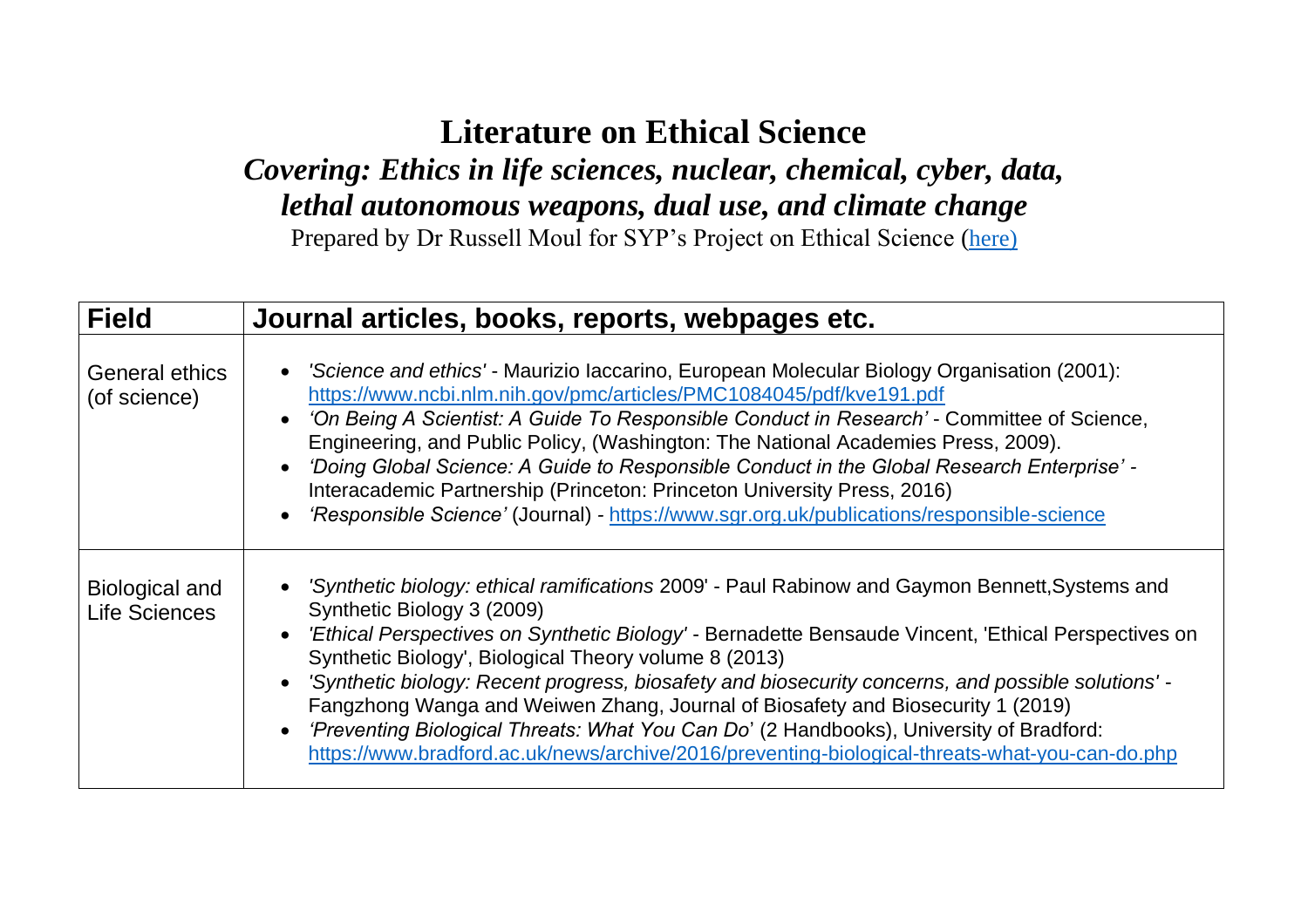|                | Tianjin Biosecurity Guidelines for Codes of conduct for scientists: Promoting responsible science and<br>$\bullet$<br>strengthening biosecruity governance' - Leifan Wang, Jie Song and Weiwan Zhang,, Journal of<br>Biosafety and Biosecurity 3 (2021): 82-83.<br>'Responsible life sciences research for global health security: a guidance document', World Health<br>Organization, (2010)                                                                                                                                                                                                               |
|----------------|-------------------------------------------------------------------------------------------------------------------------------------------------------------------------------------------------------------------------------------------------------------------------------------------------------------------------------------------------------------------------------------------------------------------------------------------------------------------------------------------------------------------------------------------------------------------------------------------------------------|
| <b>Nuclear</b> | 'The Ethics Issues of Nuclear Energy: Hard Lessons Learned from Chernobyl and Fukushima' - Hui<br>Xiang and Yi Zhu, Online Journal of Health Ethics 7 (2011): 1-10.<br>'Re-examining the Ethics of Nuclear Technology' - Andrei Andrianov, Victor Kanke, Ilya Kuptsov and<br>Viktor Murogov, Science and Engineering Ethics 21 (2015): 999-1018.<br><i>The Ethics of Nuclear Energy'</i> , Taebi, Behnam, and Sabine Roeser, eds. (Cambridge: Cambridge)<br>University Press, 2015).<br>'An Uncomfortable Responsibility: Ethics and Nuclear Waste' - Mats Andren, The European Legacy<br>17 (2012): 72-82. |
| Cyber          | Three Ethical Challenges of Applications of Artificial Intelligence in Cybersecurity' - Mariarosaria<br>Taddeo, Minds and Machines 29 (2019)<br>'The Ethics of Cybersecurity' - Christen, Gordijn and Loi (ed.) (Springer Nature, 2020)<br>'Artificial Intelligence and Problems of Ensuring Cyber Security' - Khisamova, Begishev, Sidorenko<br>and Elina, International Journal of Cyber Criminology 13 (2019).                                                                                                                                                                                           |
| Chemical       | 'Ethics in Science: The Unique Consequences of Chemistry' - Jeffrey Kovac, Accountability in<br>Research 22 (2015): 312-329.<br>'Education for Peace: New Pathways for Securing Chemical Disarmament' - OPCW, 22-23<br>September 2014                                                                                                                                                                                                                                                                                                                                                                       |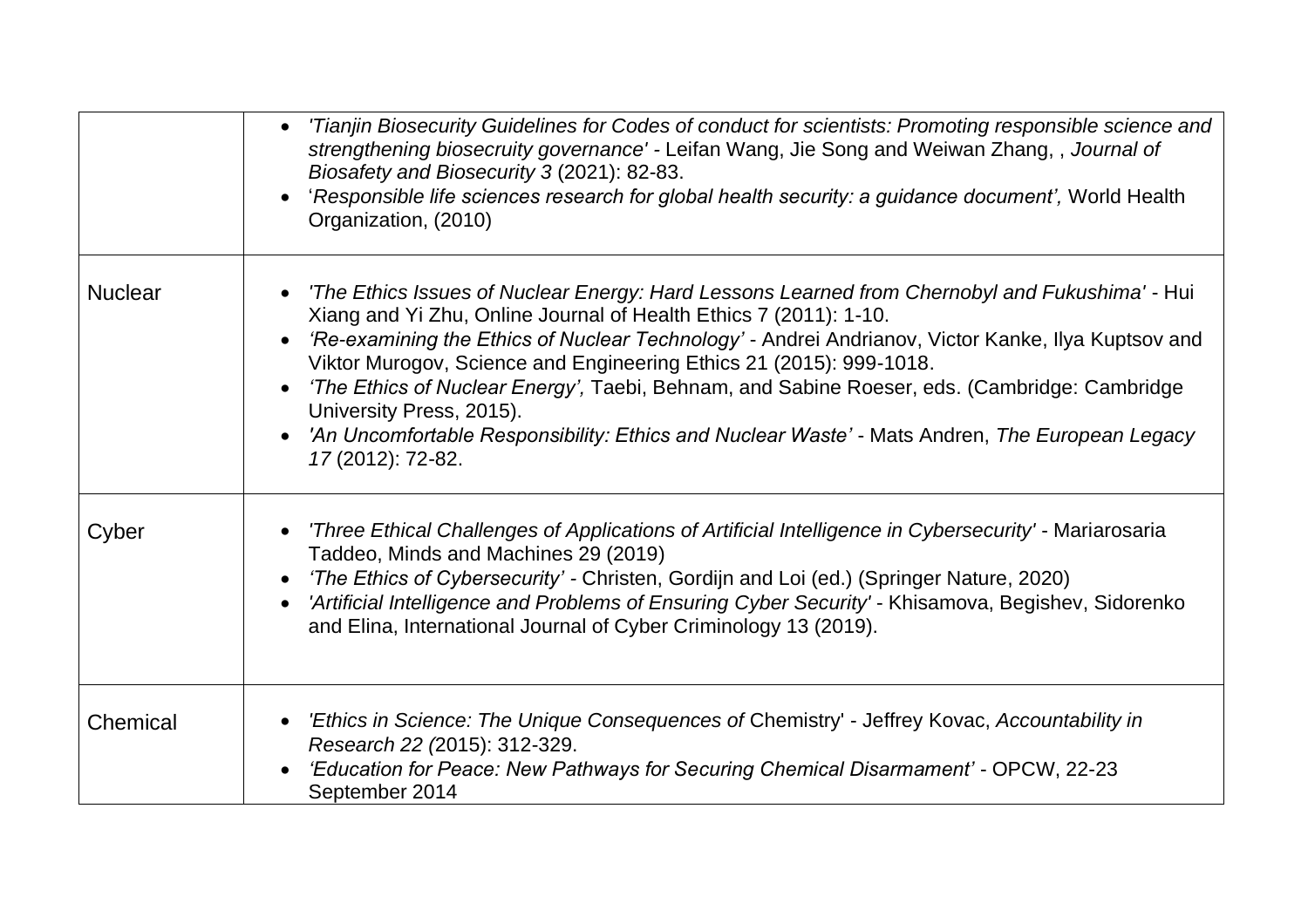| Data                            | <i>"Data Ethics'</i> - The Alan Turing Institute - https://www.turing.ac.uk/research/data-ethics<br>$\bullet$<br>'A Guide for Ethical Data Science: A collaboration between the Royal Statistical Society (RSS) and<br>$\bullet$<br>the Institute and Faculty of Actuaries (IFoA)' - Royal Statistical Society (2019)<br>'Big data and the emerging ethical challenges' - Mohammed Saqr, International Journal of Health<br>$\bullet$<br>Science 11 (2017): 1-2.                                                                                                                                                                                                                                                                                                                                                                                                                                                                                                                                                  |
|---------------------------------|-------------------------------------------------------------------------------------------------------------------------------------------------------------------------------------------------------------------------------------------------------------------------------------------------------------------------------------------------------------------------------------------------------------------------------------------------------------------------------------------------------------------------------------------------------------------------------------------------------------------------------------------------------------------------------------------------------------------------------------------------------------------------------------------------------------------------------------------------------------------------------------------------------------------------------------------------------------------------------------------------------------------|
| Lethal<br>Autonomous<br>Weapons | 'Ethics and autonomous weapon systems: An ethical basis for human control?' - ICRC, (April 2018)<br>$\bullet$<br>https://www.icrc.org/en/document/ethics-and-autonomous-weapon-systems-ethical-basis-human-<br>control<br>'Civil society perspectives on the Convention on Certain Conventional Weapons (CCW)'s Group<br>$\bullet$<br>Governmental Experts on Lethal Autonomous Weapon Systems' (2021):<br>https://reachingcriticalwill.org/images/documents/Disarmament-<br>fora/ccw/2021/gge/reports/CCWR9.7.pdf<br>'Autonomous Killer Robots are Probably Good News' - Vincent C. Müller, in (ed.) Drones and<br>$\bullet$<br>Responsibility (Routledge, 2016)<br>'The Weaponization of Increasingly Autonomous Technologies: Considering Ethics and Social<br>$\bullet$<br>Values' - UNIDIR, (2015)<br>'The Problem with Killer Robots' - Nathan Gabriel Wood, Journal of Military Ethics 19 (2020)<br><i>'The Strategic Robot Problem'</i> - Heather M. Roff, Journal of Military Ethics (2014)<br>$\bullet$ |
| <b>Dual Use</b>                 | 'Governance of Dual Use Research in the Life Sciences: Advancing Global Consensus on Research<br>Oversight' - Proceedings of a Workshop - The National Academy of Science, Engineering and<br>Medicine, (National Academies Press, 2018). https://www.nap.edu/catalog/25154/governance-of-<br>dual-use-research-in-the-life-sciences-advancing                                                                                                                                                                                                                                                                                                                                                                                                                                                                                                                                                                                                                                                                    |